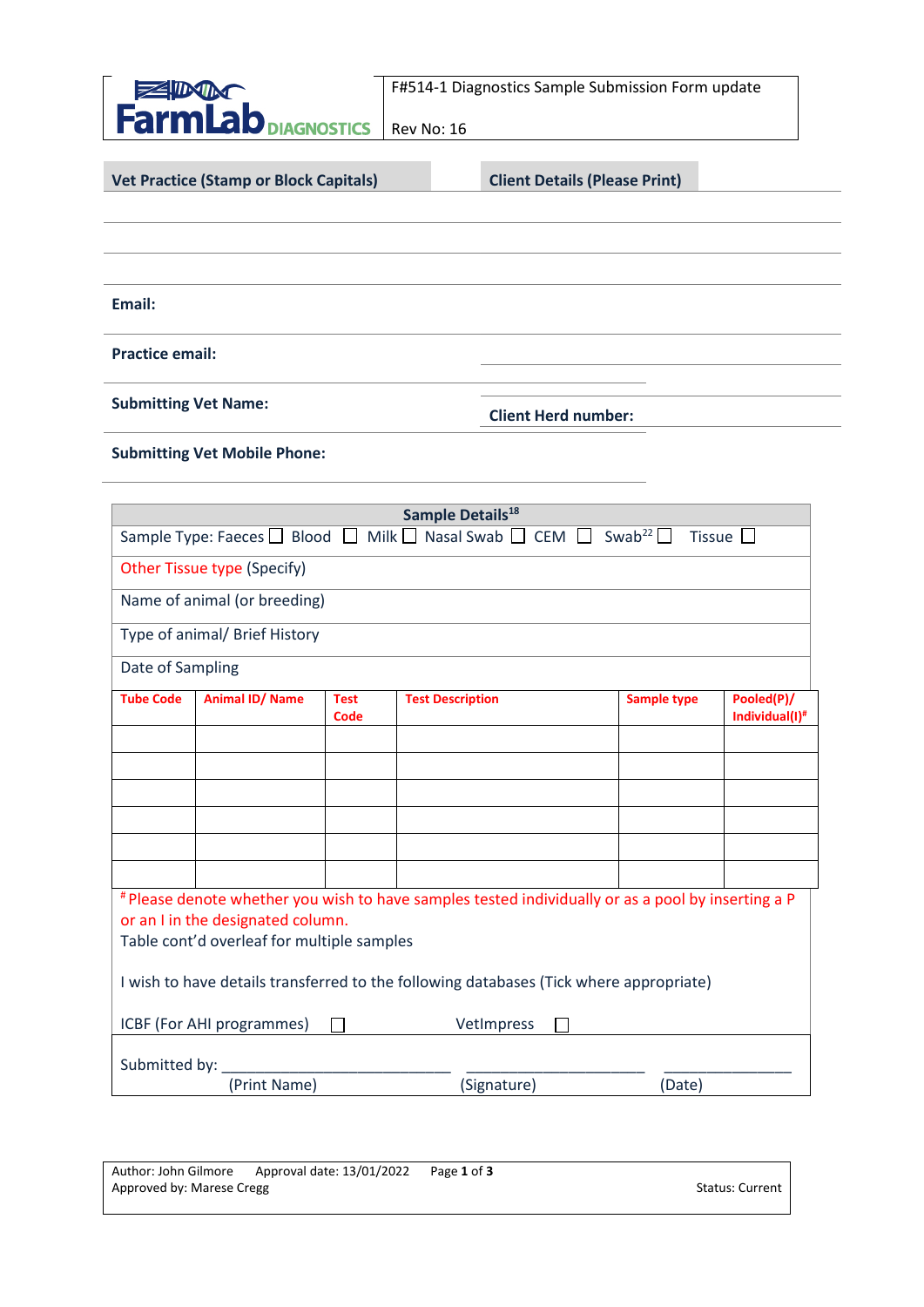

Rev No: 16

Before submitting samples, clients should ensure that they have read and understood FarmLab Diagnostics Terms and Conditions, and Sample packaging instructions available at [www.farmlab.ie](http://www.farmlab.ie/)**19**. Clients should also familiarise themselves with the explanatory notes below

## Multiple Samples

Multiple samples should be recorded in the table below. If numbers are supplied separately via csv file, the csv file name should be inserted in the Animal ID section above.

| <b>Tube Code</b> | <b>Animal ID</b> | <b>Test</b><br><b>Code</b> | <b>Test Description</b> | Sample type | Pooled(P)/<br>Individual(I) |
|------------------|------------------|----------------------------|-------------------------|-------------|-----------------------------|
|                  |                  |                            |                         |             |                             |
|                  |                  |                            |                         |             |                             |
|                  |                  |                            |                         |             |                             |
|                  |                  |                            |                         |             |                             |
|                  |                  |                            |                         |             |                             |
|                  |                  |                            |                         |             |                             |
|                  |                  |                            |                         |             |                             |
|                  |                  |                            |                         |             |                             |
|                  |                  |                            |                         |             |                             |
|                  |                  |                            |                         |             |                             |
|                  |                  |                            |                         |             |                             |
|                  |                  |                            |                         |             |                             |
|                  |                  |                            |                         |             |                             |
|                  |                  |                            |                         |             |                             |
|                  |                  |                            |                         |             |                             |
|                  |                  |                            |                         |             |                             |
|                  |                  |                            |                         |             |                             |
|                  |                  |                            |                         |             |                             |
|                  |                  |                            |                         |             |                             |
|                  |                  |                            |                         |             |                             |
|                  |                  |                            |                         |             |                             |
|                  |                  |                            |                         |             |                             |
|                  |                  |                            |                         |             |                             |
|                  |                  |                            |                         |             |                             |
|                  |                  |                            |                         |             |                             |
|                  |                  |                            |                         |             |                             |